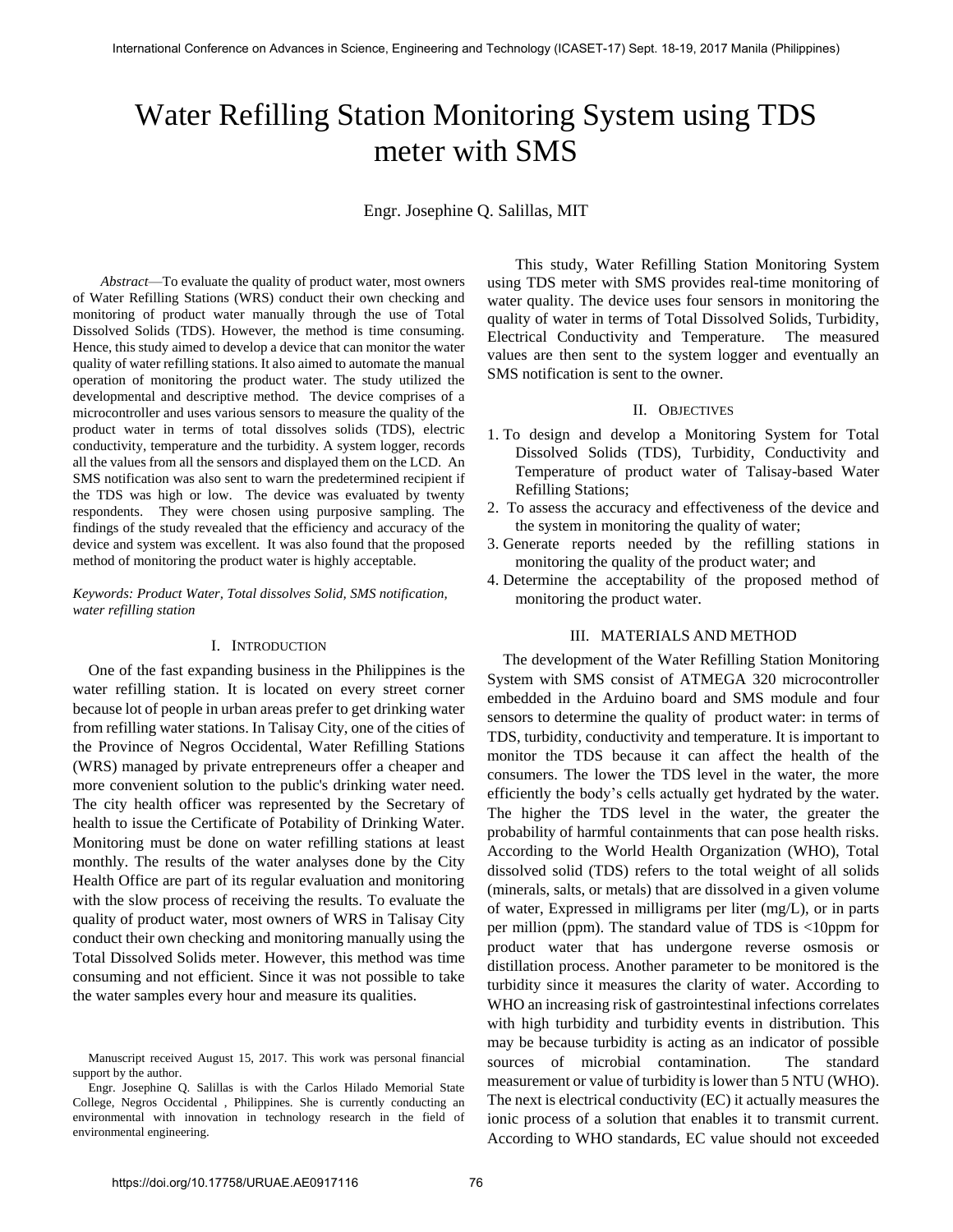400 μS/cm . High water temperature enhances the growth of microorganisms and may increase problems related to taste, odour, colour and corrosion. Wherever possible, water temperatures should be kept outside the range of 25–50 °C and preferably 20–50  $\degree$ C to prevent the growth of the organism (WHO).

The evaluators of the device were chosen using the purposive sampling technique. Twenty individuals comprising of the Water Refilling Station Owners, Water Refilling Manufacturer (Technicians) and Talisay City Health Office Staff were asked to rate the device. In the absence of a standardized instrument for data gathering, a researcher-made questionnaire was utilized. The said questionnaire passed the validity and reliability tests. The Likert 5-point scale was used to interpret the responses of the respondents. The analysis of the results were based on the responses of the participants to the various items of the questionnaire. The results were evaluated, calculated and statistically treated. The means were computed from each criterion to determine the overall performance of the device. The results of the survey were analyzed and were considered in the process of making the system. The System Logger will records and generate reports of the value of the TDS, Turbidity, Temperature and conductivity. An SMS notification to the owner and technician if the TDS value is HIGH.

#### IV. SYSTEM ARCHITECTURE

The prototype monitors the product water in a Water Refilling Station. From the source water (deep wheel, water pipe line) the water has undergone reverse osmosis and processed is now called the product water. The product water tank A will flow to the first solenoid valve A, the solenoid valve is the switch of the microcontroller, comprises with the different sensors. The microcontroller box was attached in the two solenoid valve B and C. If the TDS is low/ normal the solenoid valve C will open and it will flow to the faucet of the refilling stations. While if the product water will have a high TDS value the reverse osmosis machine will stop and automatically the valve B will open and valve C will close, the solenoid valve B will flow to the product water tank B, the water from the product tank B will flow back to the reverse osmosis machine until such time the TDS value is low. The SMS module from the microcontroller box will send a notification to the owner / authorized personnel the value of the TDS and the system logger is a real time in recording the value of the TDS, temperature, conductivity, turbidity and the time that send the SMS is sent.

# V. DEVICE AND SYSTEM TESTING

The microcontroller component data from different measuring tools and sensors data were well configured. These data were then displayed on the LCD panel and system logger. The SMS notification was sent to the authorized person. A series of individual module testing of the different components had been done to get the requirements needed by the microcontroller and the system logger. The test was carefully analyzed before the pilot testing of the prototype. The researcher demonstrated the device or the prototype together with the conduct of the survey questionnaire to the respondents.

The results were evaluated, calculated and statistically treated. The means were computed from each criterion to determine the overall performance of the device. The results of the survey were analyzed and were considered in the process of making the system. .

# VI. RESULT AND ANALYSIS

To identify the accuracy and effectives of the device and the system in monitoring the quality of water. The score of 4.95 as a result of the Water Refilling Station Monitoring System using TDS meter with SMS evaluation on the items in the prototype is interpreted as Excellent. The means of all the parameters are lower than the standard of the World Health Organization from the Guidelines for Drinking-water Quality with average of the following: turbidity is .74 NTU, the Total Dissolve Solid is 1.04ppm, the Electrical conductivity is 125.52 μS/cm and temperature is 28.2 °C. The acceptability of the proposed method of monitoring of product water. The score of 4.96 as a result of the respondent evaluation on the items about the acceptability of the proposed method is interpreted as very highly acceptable.

# VII. CONCLUSION

Based on the findings of the study, the following conclusion are formulated 1. The device is a big help to the Water refilling station especially in management in monitoring the quality of the water in Water refilling station in Talisay City. 2. The functionality of the device improved the process of monitoring water quality. 3. In the actual testing of the device the respondents were satisfied with the concept of the Water Refilling Station Monitoring System using TDS meter with SMS for Talisay-based Water Refilling Stations

# VIII. RECOMMENDATION

In the light of the findings and conclusion of the study, the following recommendations are forwarded: 1. Additional tools in monitoring the quality of the product water such as PH meter

2. Additional tools should be installed in the device to measure the chorine residual before it will be filtered. 3. Additional

features such as alarm system to the microcontroller when the TDS is high

4. Additional feature to be recommended are android base application to monitor the different value of the quality of product water. 5. Cheaper Sensors must be considered in the future study.

#### ACKNOWLEDGMENT

First I would like to thank my family Jayrhiz, Crhiz, Irhiz and Rhyze as my motivators. Furthermore, I would to acknowledge Engr. Jayson John Quintanilla, Dr. Ma. Leah L.